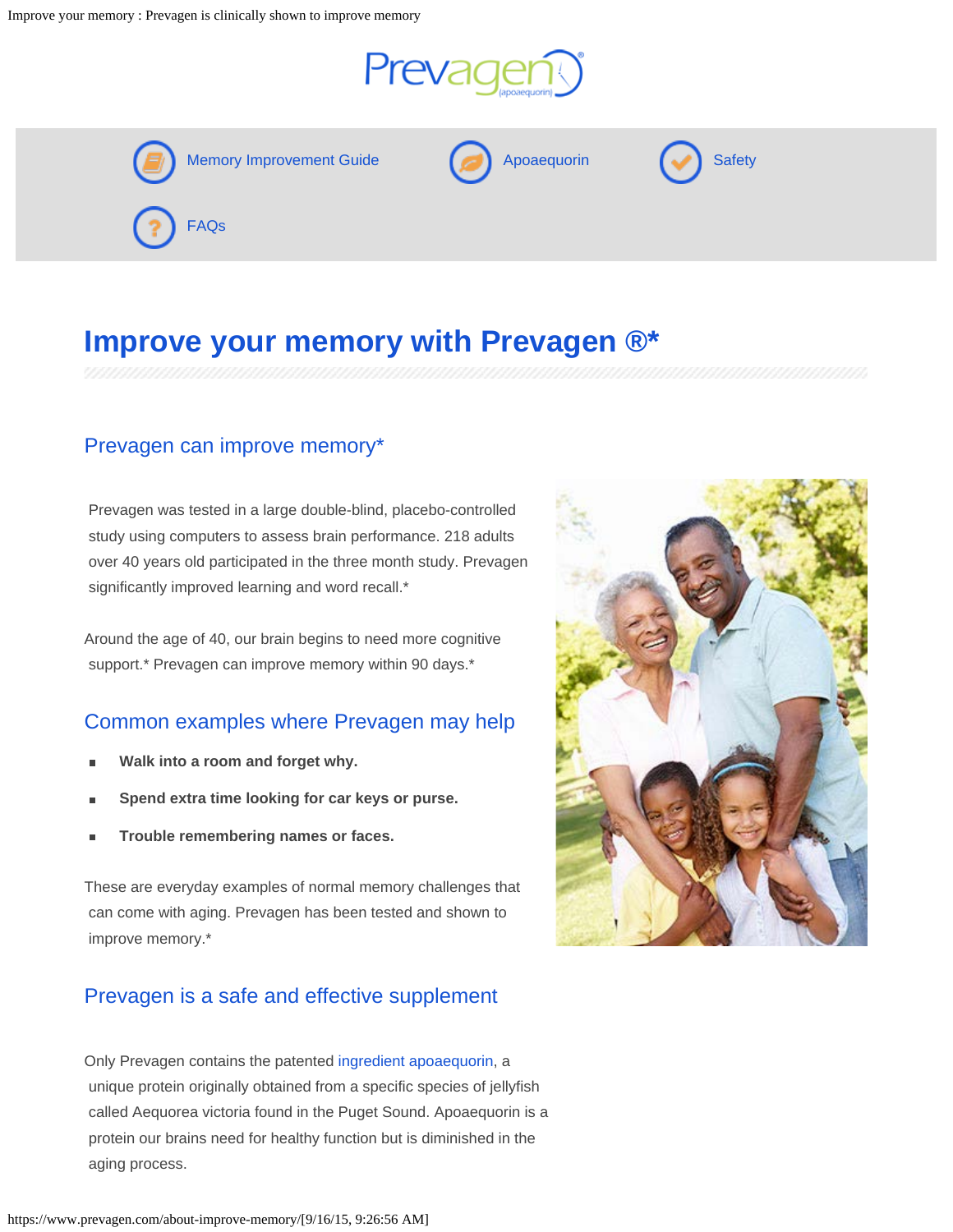Prevagen is very safe and extremely well-tolerated. There are no known contraindications with any supplements or medications.

| <b>Supplement Facts</b><br>Serving Size: 1 capsule<br>Servings per container: 30 |                  |               |
|----------------------------------------------------------------------------------|------------------|---------------|
| Amount per capsule                                                               |                  | % Daily Value |
| Apoaequorin                                                                      | 10 <sub>mg</sub> |               |
|                                                                                  |                  |               |

Other ingredients: white rice flour, cellulose, salt, vegetable sourced magnesium stearate, acetic acid.

**Manufactured & Distributed by** Quincy Bioscience Holding Company, Inc. 301 S Westfield Road . Madison, WI 53717

Made without most common allergens (milk, eggs, fish, crustacean shellfish, tree nuts, peanuts, wheat, and soybeans)

Suggested use: Take 1 vegetarian capsule daily in the morning, with or without food.



# **How does Prevagen® work?**

Laboratory research has demonstrated that Prevagen® has powerful cell supporting activity by providing a protein originally found in jellyfish.

In aging, these proteins are depleted leaving brain cells vulnerable to damage. Prevagen® is made by Quincy Bioscience and was developed by scientists and University researchers in Madison, Wisconsin.

| Subscribe |  |  |  |
|-----------|--|--|--|
|           |  |  |  |
|           |  |  |  |
|           |  |  |  |